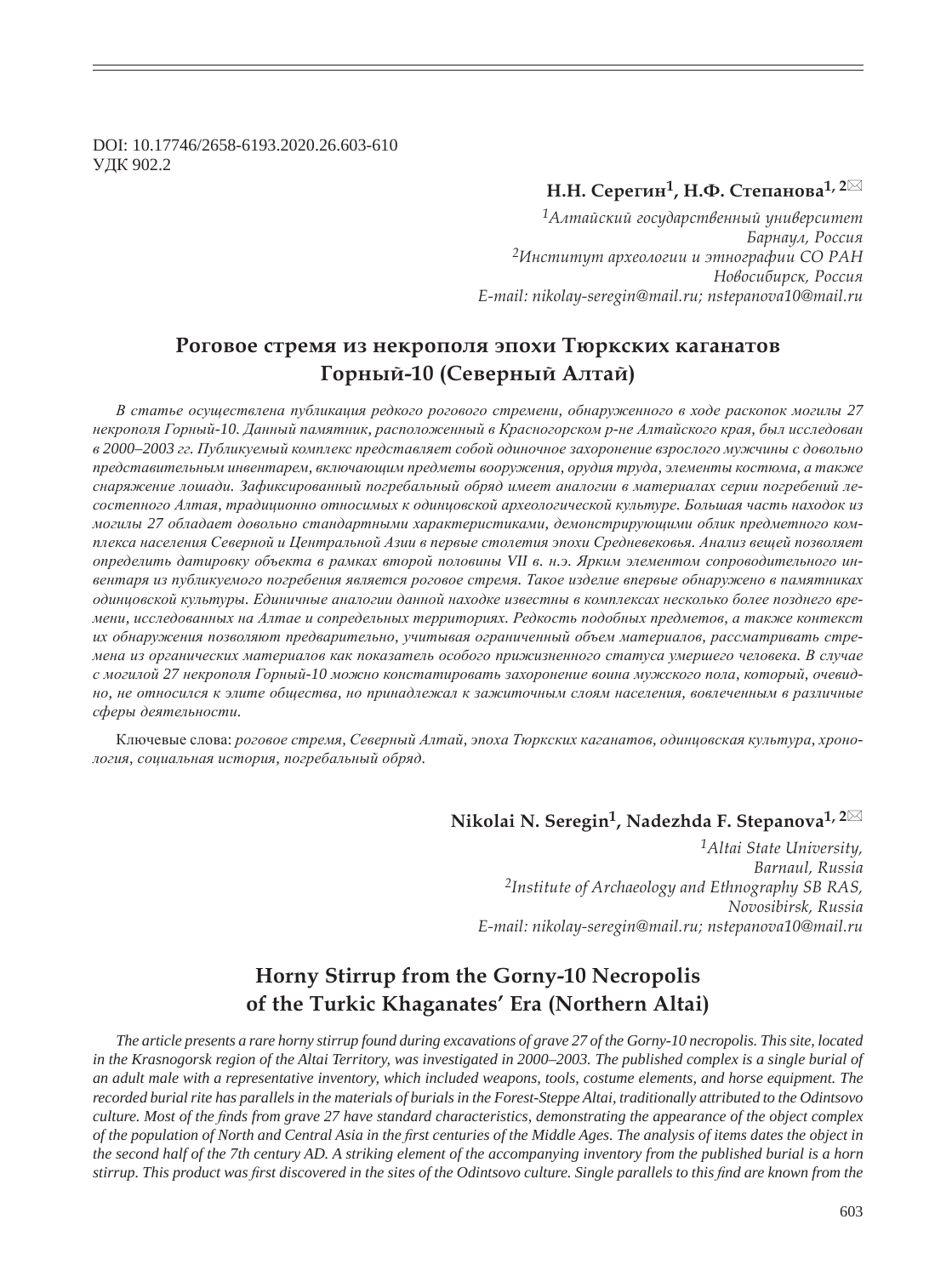*complexes of a later period, studied in Altai and adjacent territories. The rarity of such items, as well as the context of their discovery, make it possible to consider stirrups made of organic materials as an indicator of the special status of a deceased person. In the case of the Gorny-10 necropolis, this is the burial of a full-À edged warrior man, who, obviously, did not belong to the elite of society, but represented the wealthy strata of the population involved in various activities.*

Keywords: *horn stirrup, Northern Altai, the era of the Turkic Khaganates, Odintsovo culture, chronology, social history, burial rite.*

#### **Введение**

Конское снаряжение представляет собой довольно редкую категорию находок из археологических комплексов лесостепного Алтая эпохи Тюркских каганатов. Данное обстоятельство связано



с тем, что в отличие от соседней горной части региона на обозначенной территории традиция захоронения с лошадью получила гораздо меньшее распространение. При этом многие из элементов амуниции лошади весьма показательны с точки зрения уточнения хронологии изучаемых комплексов,

> поэтому любые случаи фиксации таких предметов привлекают внимание специалистов. Еще больший интерес вызывают редкие находки, демонстрирующие слабо изученные стороны материальной культуры раннесредневекового населения. К таковым, несомненно, относится роговое стремя, обнаруженное в ходе раскопок одного из объектов некрополя Горный-10 и, судя по всему, представляющее наиболее раннее подобное изделие из памятников Северной и Центральной Азии. Публикации данной находки, а также интерпретации комплекса, в составе которого она выявлена, посвящена настояшая статья.

### Характеристика результатов **раскопок**

Могильник Горный-10 расположен на мысу правого берега р. Иша, в 1,3 км к западу – северо-западу от устья р. Карагуж, в 0,6 км к северозападу от пос. Горный Красногорского р-на Алтайского края (рис. 1, 1). В 2000–2003 гг. на плошали ланного некрополя экспедициями Алтайского государственного университета и научно-производственного центра

Рис. 1. Горный-10, могила 27.

 $1$  – карта расположения некрополя;  $2$  – план могилы 27 (1 – роговое стремя; 2 – железная пряжка; 3 – железное тесло; 4 – костяная пряжка; 5 – костяной наконечник стрелы; 6 – железный наконечник стрелы: 7 – железный колчанный крюк: 8 – железная бляшка; 9 – костяная накладка на колчан;  $10 -$ железный нож;  $11 -$ костяные накладки на лук; 12 – железная накладка; 13 – удила и псалий);  $3 - \phi$ рагмент могилы 27;  $4 - \rho$ оговое стремя.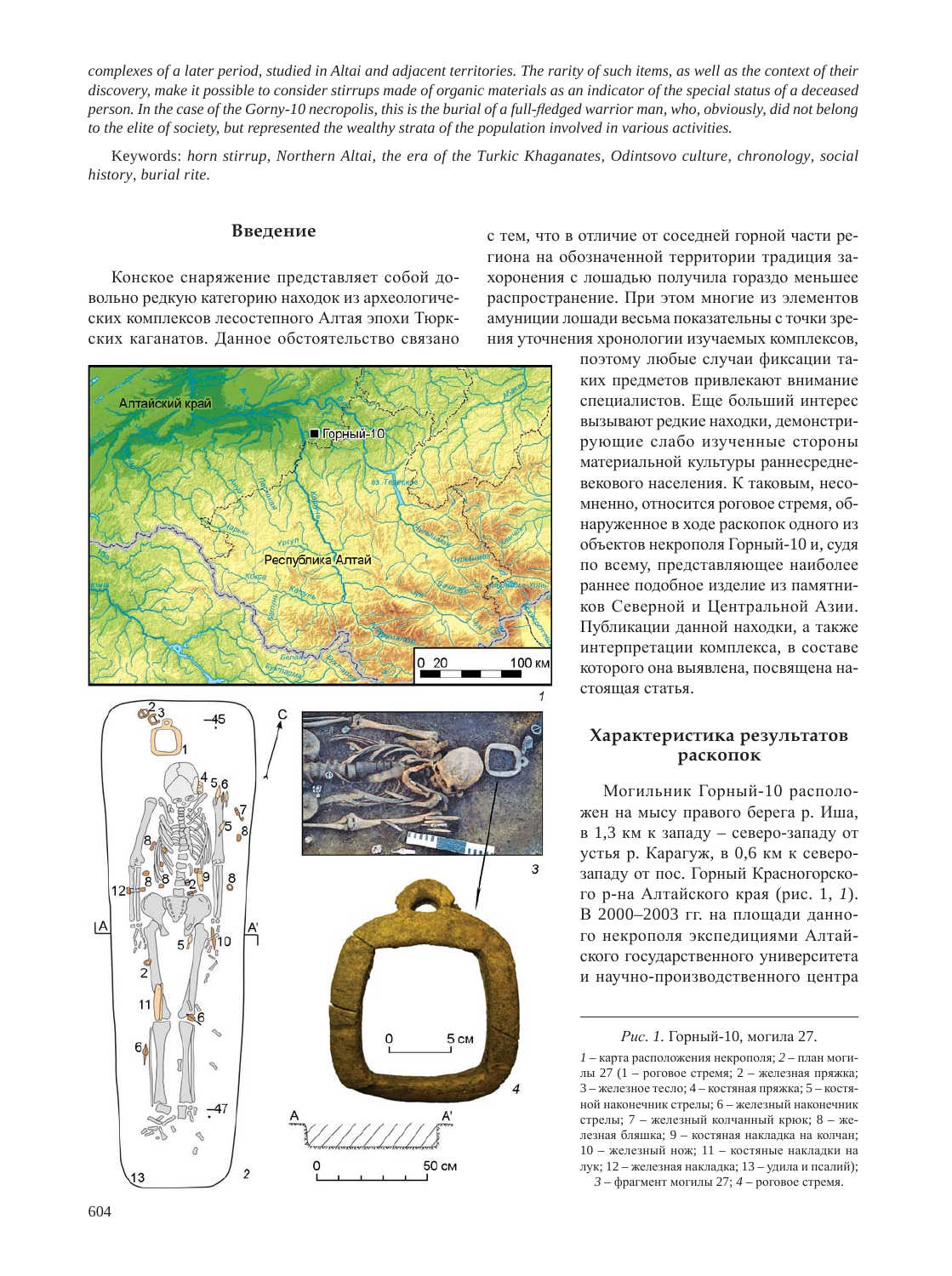«Наследие» под руководством М.Т. Абдулганеева и Н.Ф. Степановой раскопаны 75 захоронений. По различным причинам результаты исследований данного памятника до сих пор опубликованы лишь фрагментарно [Абдулганеев, 2001; Степанова, Абдулганеев, 2003; Серегин, Абдулганеев, Степанова, 2019; и др.]. В последние годы авторами настоящей статьи осуществляется подготовка к введению в научный оборот этих ярких материалов. Частью этих изысканий является публикация отдельных комплексов в формате тематических статей, призванная привлечь внимание специалистов к обсуждению результатов раскопок могильника.

Могила 27, исследованная в 2001 г., локализована в южной части раскопа № 1, погребения которого составляют северо-западную периферию некрополя Горный-10. Объект прослежен с глубины 0,36 м. Выявленная могила имеет неправильноовальную форму: длина по линии ЮЮВ - ССЗ - $2,28$  м, ширина – от 0,48 м в юго-восточной до 0,7 м в северо-западной части. Дно могилы зафиксировано на глубине от 0,45 до 0,47 м от современной поверхности (рис. 1, 2).

На дне могилы 27 находился скелет взрослого человека, уложенного вытянуто на спине, головой на ССЗ. По определению С.С. Тур, останки принадлежат мужчине 25–30 лет. На костяке погребенного и в непосредственной близости от него зафиксированы предметы сопроводительного инвентаря. За головой умершего человека лежали роговое стремя (рис. 1, 3, 4; 2, 1), а также железные тесло и пряжка. Под черепом погребенного слева найдена костяная пряжка, а на его левом предплечье – железные и костяные наконечники стрел остриями вверх (пять экземпляров). Еще один костяной наконечник находился у левого бедра человека, а два железных наконечника – слева и справа в районе колен. Вероятно, на левой части тела умершего был уложен колчан, от которого сохранились железный крюк и костяная накладка с двумя отверстиями; с его оформлением может быть связана также железная бляшка. Под левой кистью погребенного выявлен железный нож, на средней части левого бедра – железная пряжка. На нижней части грудной клетки умершего, а также под правыми локтевыми костями находились детали пояса: две железные пряжки и девять накладных железных бляшек. На правом колене захороненного мужчины зафиксированы костяные парные боковые накладки на лук. Кроме того, в южном углу могилы обнаружены железные удила с одним роговым псалием.

Таким образом, публикуемый комплекс – это одиночное захоронение взрослого мужчины с довольно представительным инвентарем, включавшим предметы вооружения, орудия труда, элементы костюма, а также снаряжение лошади (рис. 2-4). Определить датировку и культурную принадлежность погребения поможет анализ характерных черт обрядовой практики, а также выявленного предметного комплекса.

## Анализ материалов

Погребальный обряд, зафиксированный в ходе раскопок могилы 27 некрополя Горный-10, имеет аналогии в материалах серии захоронений лесо-



Рис. 2. Предметы конского снаряжения из могилы 27.  $1$  – стремя; 2 – удила; 3, 4 – пряжка, псалий (1, 3, 4 – рог, кость; 2 – железо).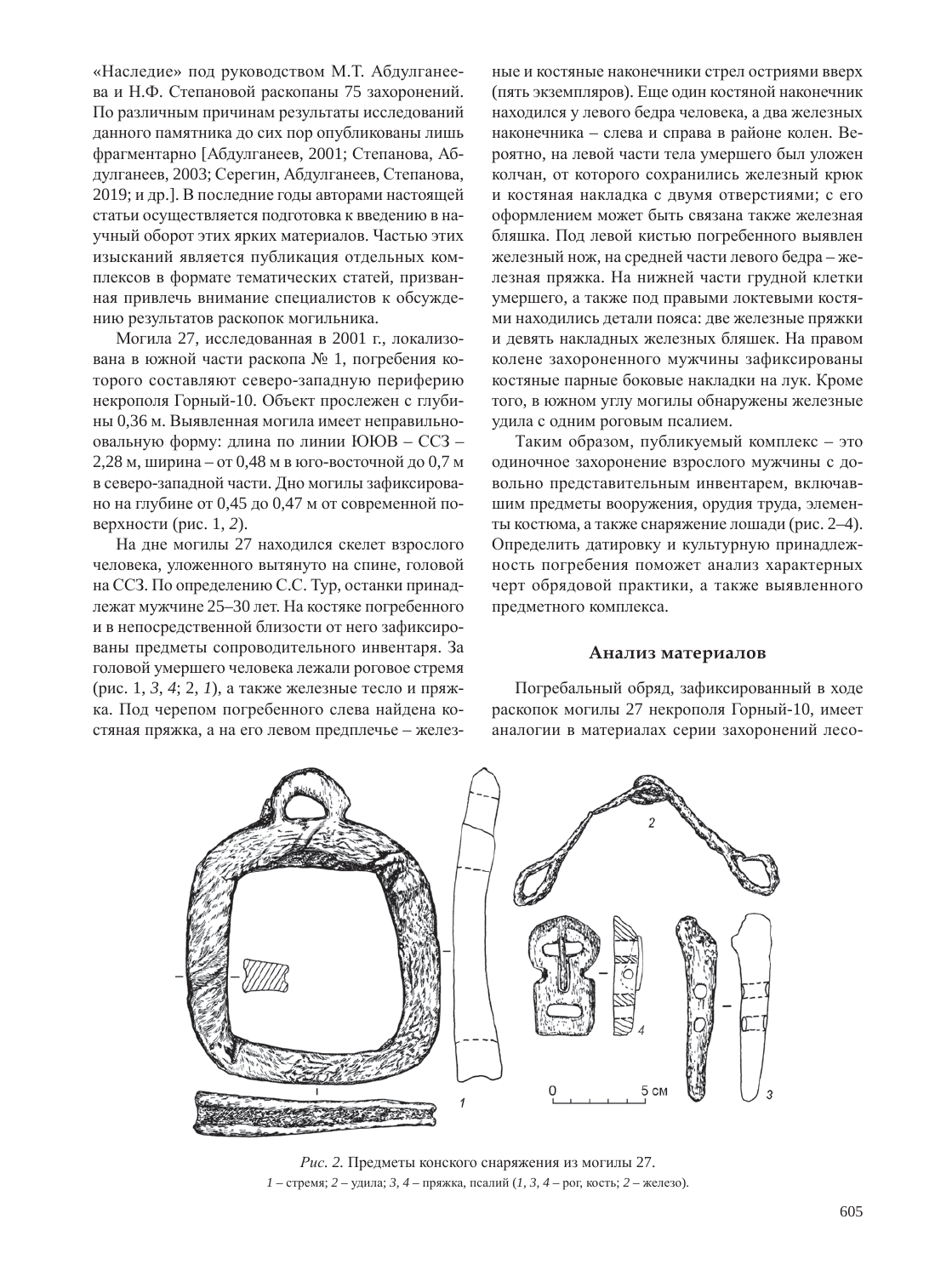

Рис. 3. Предметы вооружения и воинского снаряжения, орудия труда из могилы 27.  $I, 2$  – костяные накладки на лук;  $3$  – железный колчанный крюк;  $4$  – костяная накладка на колчан;  $5-8$  – железные наконечники стрел; 9–12 - костяные наконечники стрел.

степного Алтая, традиционно относимых к одинцовской культуре. Ориентировка умершего человека в северо-западный сектор горизонта известна на ряде памятников региона [Уманский, 1985, с. 57; Савинов, Новиков, Росляков, 2008, табл. IV, V.-1, XI.-2, XII.-4; Фрибус и др., 2018, с. 44–47; и др.]. Отметим, что в целом северное направление часто выбиралось населением одинцовской культуры для ориентации погребаемых, а фиксируемые отклонения от него, очевидно, связаны с различными сезонами совершения захоронения.

Одиночные погребения представляют собой наиболее распространенную форму реализации обрядовой практики у населения лесостепного Алтая конца раннего железного века – начала раннего Средневековья. Сравнительно редкие случаи фиксации парных захоронений, а также могил с лошадью являются, скорее, исключением. Отметим, что подобные комплексы обнаружены и на некрополе Горный-10 [Абдулганеев, 2001, с. 128; Серегин, Абдулганеев, Степанова, 2019], но составляют всего ок. 5 % раскопанных объектов.

Несмотря на отсутствие животного, в могиле 27 обнаружены предметы конского снаряжения (см. рис. 2). Данная традиция, предполагающая помещение отдельных элементов амуниции лошади в одиночные погребения, довольно редко встречается в одинцовских комплексах лесостепного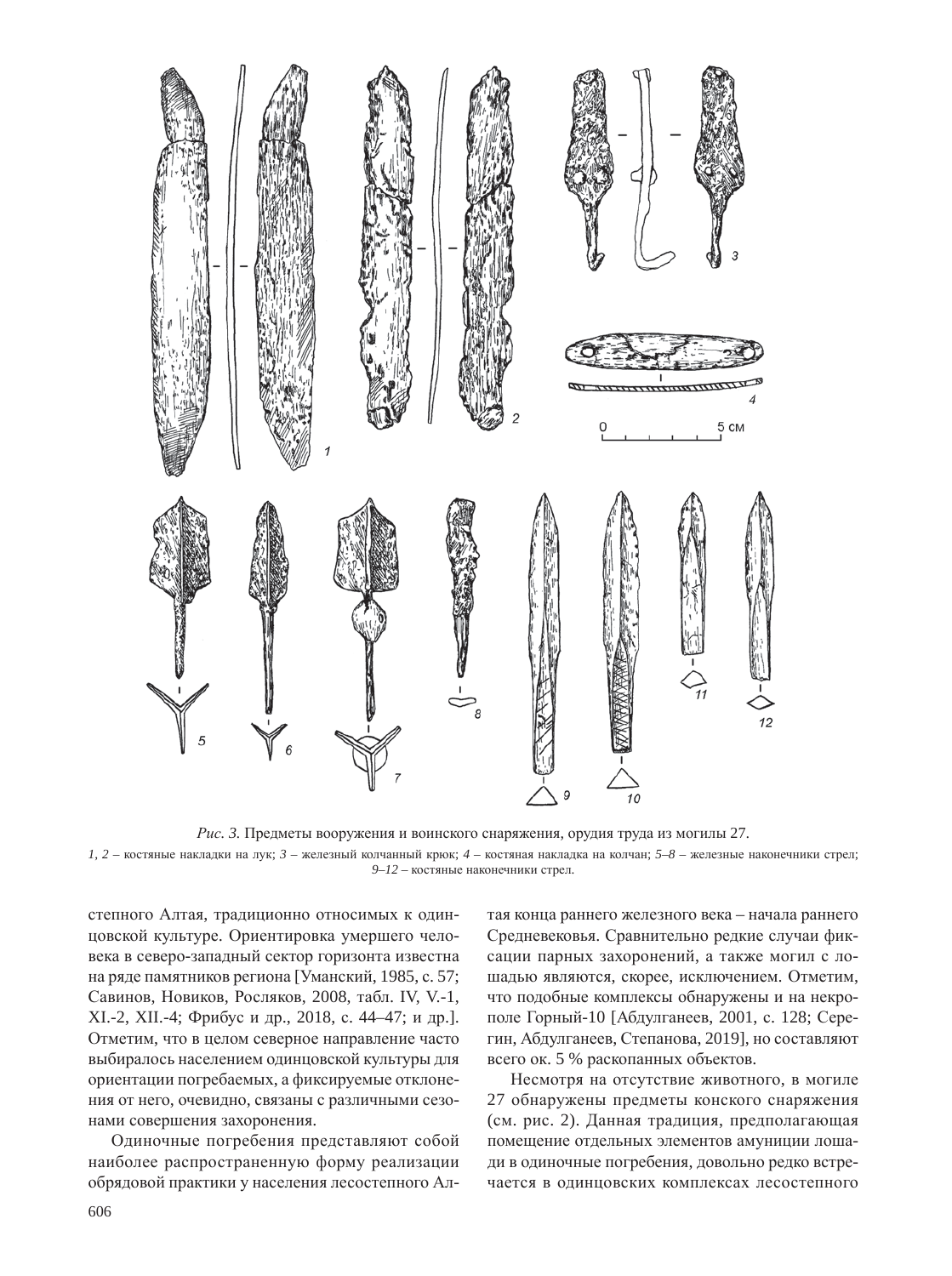

Рис. 4. Орудия труда и элементы костюма.  $1 -$  тесло;  $2 -$  нож;  $3 - 14 -$  пряжки и бляшки  $(1 - 14 -$ железо).

Алтая. Несколько большее распространение такая практика получила на памятниках раннесредневековых тюрок Алтае-Саянского региона [Серегин, 2013, с. 104]. В частности, подобные объекты известны по материалам комплекса Кудыргэ, который в целом демонстрирует сходство с захоронениями некрополя Горный-10 по ряду характеристик [Гаврилова, 1965, с. 22–23, табл. VIII–IX]. Показательным является то, что в объектах обозначенных памятников, а также в других одиночных погребениях предметы конского снаряжения зачастую расположены аналогично – за головой и в ногах умершего человека [Серегин, 2013, с. 104].

Большая часть находок, обнаруженных в ходе раскопок могилы 27 некрополя Горный-10, имеет довольно стандартные характеристики, демонстрирующие облик материальной культуры населения Северной и Центральной Азии в первые столетия эпохи Средневековья. С точки зрения уточнения хронологии анализируемого объекта показателен роговой двудырчатый псалий (рис. 2, 3). Подобные изделия рассматриваются как наиболее архаичные для раннесредневековых комплексов вышеозначенного обширного региона и могут быть датированы в рамках второй половины VI – VII в. н.э. [Гаврилова, 1965, рис. 16, 2; Овчинникова, 1990, с. 97]. Сравнительно редко в комплексах одинцовской культуры встречаются бляхи-накладки подквадратной формы с прорезью для подвесных ремней в нижней части и шпеньковым креплением (см. рис. 4, *10–11*). Распространение таких элементов украшения пояса относится ко второй половине VII – первой половине VIII в. н.э. [Добжанский, 1990, с. 37]. Остальные изделия имеют многочисленные аналогии в памятниках второй половины VI – VIII в. н.э., прежде всего в территориально близких погребениях одинцовской культуры лесостепного Алтая и комплексах тюрок горной части этого региона [Гаврилова, 1965; Кубарев, 2005; Савинов, Новиков, Росляков, 2008; и др.].

Наиболее ярким элементом предметного комплекса из публикуемого погребения является роговое стремя. Такое изделие впервые обнаружено в комплексах одинцовской культуры, что, учитывая довольно неплохую сохранность вещей из кости на синхронных памятниках лесостепного Алтая, очевидно, демонстрирует редкость подобных предметов у населения обозначенного региона в начале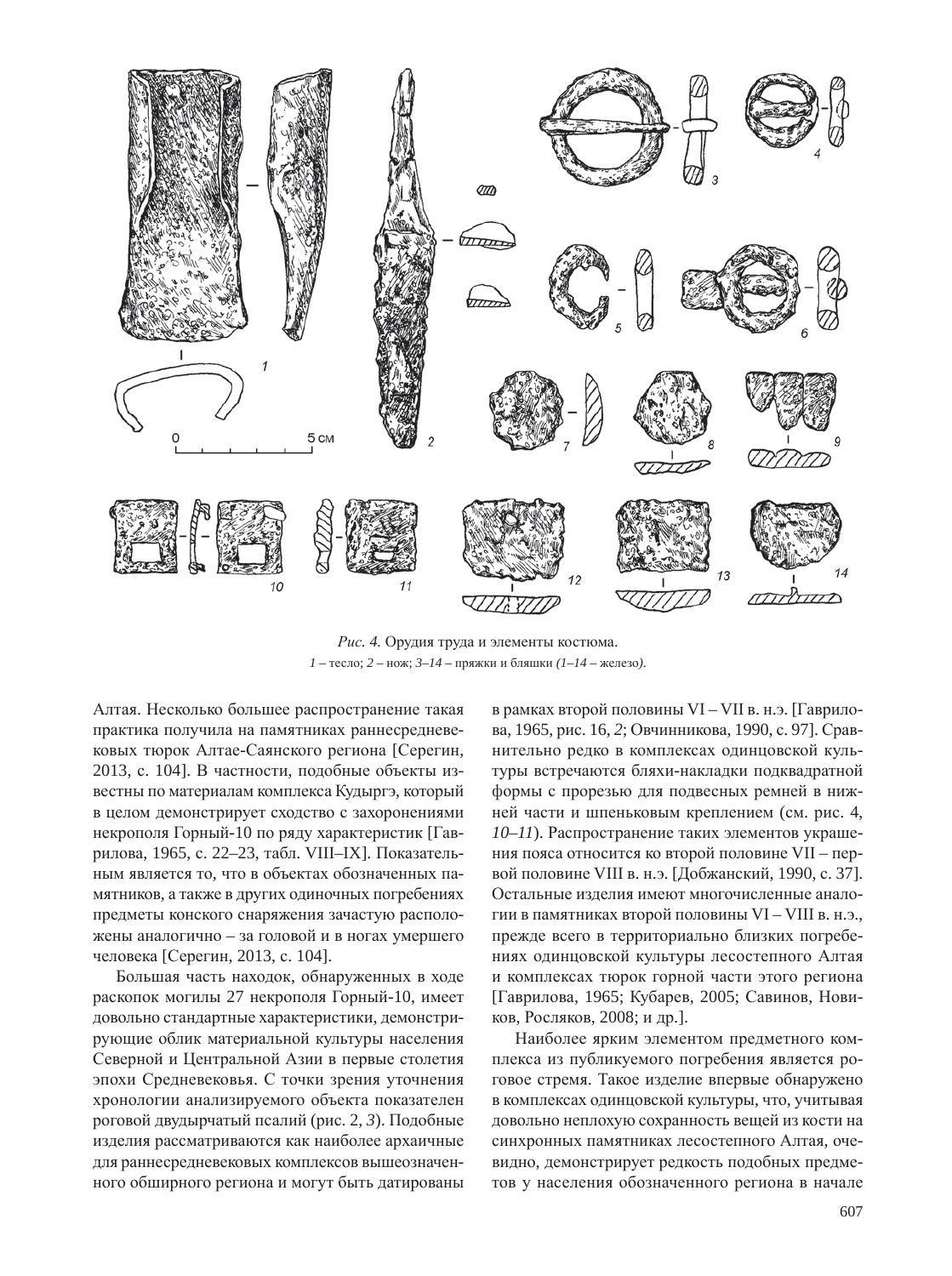раннего Средневековья. Единичные аналогии известны в погребениях несколько более позднего времени в разных частях Северной и Центральной Азии. Роговые стремена происходят из двух неопубликованных погребений комплекса Иня I, относящихся ко второй половине VIII – первой половине IX в. н.э. [Горбунов, 2019, с. 335]. Этим же периодом с возможным расширением обозначенной хронологии до конца IX столетия датируются два изделия, одно из которых обнаружено в ходе раскопок Есаульской курганной группы в Кемеровской обл. [Кузнецов, 2005, с. 51, рис. 12, *1*], а второе представляет собой случайную находку из разрушенного погребения в Восточном Казахстане [Смагулов, Мерц, 2007, с. 135, рис. 2, 3]. Началом II тыс. н.э. датируется роговое стремя из Змеинкинского курганного могильника в Среднем Причулымье [Беликова, 1988, с. 119–120, рис. 8, 2]. О существовании в предмонгольское и монгольское время традиции изготовления рассматриваемых элементов конского снаряжения из дерева свидетельствуют материалы раскопок редких скальных захоронений на Алтае и в Туве [Кочеев, 1983, с. 156; Кызласов, 1983, табл. XV, 4]. Подобные находки являются единичными, а факты их помещения в погребение требуют отдельного рассмотрения с учетом общих и особенных характеристик обрядовой практики конкретных групп населения.

Принимая во внимание специфику использованного материала, стремя из некрополя Горный-10 в целом сходно со «стандартными» железными предметами. Находка представляет собой «петельчатое» стремя, изготовленное, вероятно, из расширенной части рога лося. Общие размеры рассматриваемого экземпляра: высота – 18,2 см, наибольшая ширина – 14,8 см. Ушко стремени петельчатое, округлой формы. Высота ушка - 3,1 см, ширина – 4,5 см. Образуемое отверстие для стременного ремня имеет слегка вытянутую неправильную форму и размеры  $1,3 \times 2,4$  см. Дужки изделия, образующие абрис стремени подтрапециевидной формы, в сечении подпрямоугольные. Их толщина – до 2,6 см. Подножка стремени слегка изогнутая, ее ширина составляет до 2,5 см.

«Петельчатые» стремена были распространены на территории Евразии в раннем Средневековье. У анализируемого предмета в связи с материалом изготовления несколько искажены морфологические характеристики, которые обычно служат основанием для уточнения датировки железных экземпляров. Общие признаки изделия (главным образом выделенная петля) определяют хронологию стремени в широких рамках второй половины I тыс. н.э. Вероятно, больше информации данная находка даст для изучения особенностей социальной истории раннесредневекового населения лесостепного Алтая и сопредельных территорий. Прежде всего, обратим внимание на то, что практически все известные погребения со стременами из органических материалов характеризуются довольно представительным инвентарем, включающим различные группы предметов. Таким образом, «замена» железного стремени не означает низкого прижизненного статуса захороненного человека. Скорее всего, напротив – роговые и деревянные стремена в раннем и начале развитого Средневековья могли демонстрировать довольно высокий или особый статус человека. В случае с могилой 27 некрополя Горный-10 можно констатировать полноценное захоронение воина, который, очевидно, не относился к элите общества, но принадлежал к зажиточным слоям населения, вовлеченным в различные сферы деятельности. Расширение круга используемых материалов за счет новых находок стремян из органических материалов, а также введения в научный оборот уже имеющихся данных позволит более обоснованно рассматривать социальную значимость этой группы изделий у раннесредневекового населения лесостепного Алтая.

#### Заключение

Материалы раскопок могилы 27 некрополя Горный-10 демонстрируют общие и особенные характеристики обрядовой практики и материальной культуры населения лесостепного Алтая начала раннего Средневековья. Обозначенный комплекс, а также другие памятники данного региона эпохи Тюркских каганатов большинством исследователей относятся к одинцовской культуре, хотя известны и другие варианты интерпретации имеющихся материалов раскопок [Серегин, Абдулганеев, Степанова, 2019, с. 28]. Облик сопроводительного инвентаря из публикуемого погребения, в целом характерный для этого периода, позволяет датировать могилу 27 в рамках второй половины VII в. н.э. Единственным оригинальным элементом материальной культуры данного комплекса является роговое стремя, представляющее на сегодняшний день наиболее раннюю подобную находку из памятников Северной и Центральной Азии. Учитывая единичный характер таких изделий, предварительно можно рассматривать стремена из органических материалов как показатель особого прижизненного статуса умершего человека. Дальнейшее изучение материалов раскопок некрополя Горный-10, а также детальный анализ результатов исследований синхронных могильников лесостепного Алтая позволит существенным образом расширить представления о культуре населения лесостепного Ал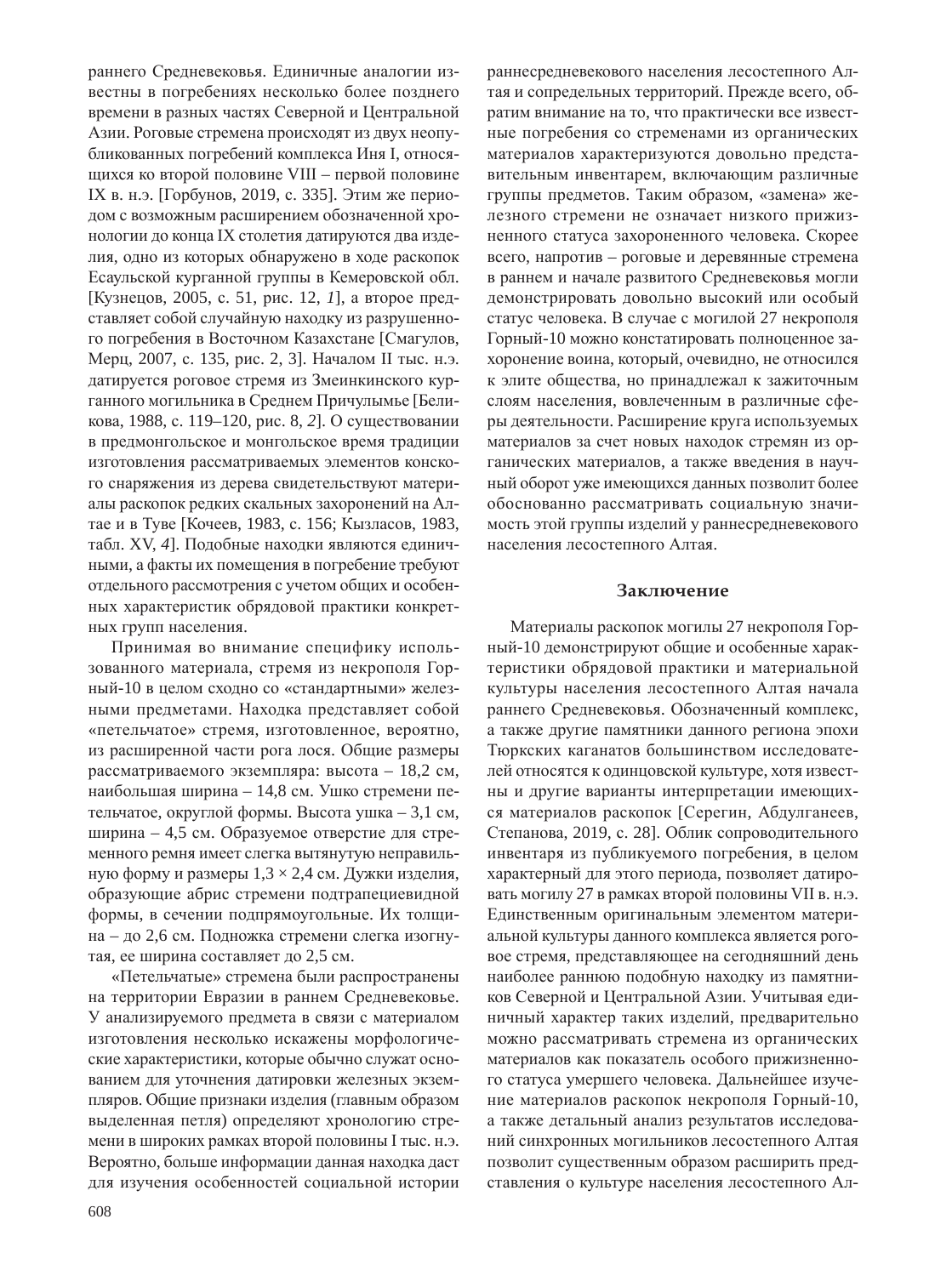тая эпохи Тюркских каганатов, а также о сложных процессах, происходивших на периферии кочевых империй в это время.

#### **Благодарности**

Обработка материалов раскопок комплекса Горный-10 проведена при финансовой поддержке РНФ (проект № 20-18-00179 «Миграции и процессы этнокультурного взаимодействия как факторы формирования полиэтничных социумов на территории Большого Алтая в древности и Средневековье: междисциплинарный анализ археологических и антропологических материалов»). Культурно-хронологическая интерпретация публикуемых данных осуществлена в рамках реализации проекта РНФ № 20-78-10037 «Ранние тюрки Центральной Азии: междисциплинарное историко-археологическое исследование».

#### Список литературы

Абдулганеев М.Т. Могильник Горный-10 – памятник древнетюркской эпохи в северных предгорьях Алтая // Пространство культуры в археолого-этнографическом измерении. Западная Сибирь и сопредельные территории. – Томск: Изд-во Том. гос. ун-та, 2001. – С. 128–131.

Беликова О.Б. Курган 53 Змеинкинского могильника на Чулыме // Древние памятники Северной Азии и их охранные раскопки. – Новосибирск: Изд-во ИИФФ СО AH CCCP, 1988. - C. 116-135.

Гаврилова А.А. Могильник Кудыргэ как источник по истории алтайских племен. – М.; Л.: Наука, 1965. – 146 с.

Горбунов В.В. Сросткинская культура // История Алтая. – Барнаул: Изд-во Алт. ун-та; Белгород: Константа, 2019. – Т. 1: Древнейшая эпоха, древность и Средневековье. – С. 333–345.

Добжанский В.Н. Наборные пояса кочевников Азии. – Новосибирск: Наука, 1990. – 162 с.

Кочеев В.А. Погребение II тыс. н.э. у с. Ело // Археологические исследования в Горном Алтае. – Горно-Алтайск: ГАНИИИЯЛ, 1983. – С. 153-162.

Кубарев Г.В. Культура древних тюрок Алтая (по материалам погребальных памятников). – Новосибирск: Изд-во ИАЭТ СО РАН, 2005. – 400 с.

Кузнецов Н.А. Есаульская курганная группа // Кузнецкая старина. – Новокузнецк: Кузнецкая крепость, 2005. – Вып. 7. – С. 46–76.

Кызласов И.Л. Аскизская культура Южной Сибири X-XIV вв. - М.: Наука, 1983. - 128 с.

Овчинникова Б.Б. Тюркские древности Саяно-Алтая в VI–X вв. – Свердловск: Изд-во Урал. ун-та, 1990. – 223 c.

 $C$ авинов Д.Г., Новиков А.В., Росляков С.Г. Верхнее Приобье на рубеже эпох (басандайская культура). – Новосибирск: Изд-во ИАЭТ СО РАН, 2008. – 424 с.

Серегин Н.Н. «Одиночные» погребения раннесредневековых тюрок Алтае-Саянского региона и Центральной Азии: этнокультурная и социальная интерпретация // Теория и практика археологических исследований. - $2013. - B_{\text{MIT}}$ . 2 (8). – C. 100–108. – URL: https://www. elibrary.ru/item.asp?id=21140765

Серегин Н.Н., Абдулганеев М.Т., Степано**ва Н.Ф.** Погребение с двумя лошадьми эпохи Тюркских каганатов из некрополя Горный-10 (Северный Алтай) // Теория и практика археологических исследований. – 2019. – № 2. – С. 15–34. – doi:10.14258/tpai(2019) 2(26).-02.

Смагулов Т.Н., Мерц В.К. Средневековые погребения из Павлодара // Изв. НАН РК. Сер. Обществ. наук. - $2007. - N_2 1. - C. 135 - 142.$ 

Степанова Н.Ф., Абдулганеев М.Т. Раскопки на Северном Алтае // АО 2002 года. – М.: Наука, 2003. – C. 407-408.

**Уманский А.П.** Памятники эпохи «Великого переселения народов» на Алтае // Урало-Алтаистика. Археология, этнография, язык. – Новосибирск: Наука, 1985. – ɋ. 55–63.

**Ɏɪɢɛɭɫ Ⱥ.ȼ., Ƚɪɭɲɢɧ ɋ.ɉ., ɋɚɣɛɟɪɬ ȼ.Ɉ., Ɍɪɭɫɨва Е.В.** Проблемы хронологии древних и средневековых комплексов могильника Чумыш-Перекат в Западном Присалаирье // Современные решения актуальных проблем евразийской археологии. – Барнаул: Изд-во Алт. ун-та, 2018. – Вып. 2. – С. 42–47.

#### **References**

**Abdulganeev M.T.** Mogil'nik Gornyi-10 – pamyatnik drevnetyurkskoi epokhi v severnykh predgor'yakh Altaya. In *Prostranstvo kul'tury v arkheologo-etnograficheskom izmerenii. Zapadnaya Sibir' i sopredel'nye territorii.* Tomsk: State Univ. Press, 2001, pp. 128–131. (In Russ.).

**Belikova O.B.** Kurgan 53 Zmeinkinskogo mogil'nika na Chulyme. In *Drevnie pamyatniki Severnoi Azii i ikh okhrannye raskopki.* Novosibirsk: IHPP SB AS USSR Publ., 1988, pp. 116–135. (In Russ.).

**Dobzhanskii V.N.** Nabornye poyasa kochevnikov Azii. Novosibirsk: Nauka, 1990, 162 p. (In Russ.).

**Fribus A.V., Grushin S.P., Saibert V.O., Trusova E.V.** Problems of chronology of the ancient and medieval complexes of the Chumysh-Perekat burial mound at the Western Salair ridge. In *Sovremennye resheniya aktual'nykh problem evraziiskoi arkheologii.* Barnaul: Altai State Univ. Press, 2018, iss. 2, pp. 42–47. (In Russ.).

**Gavrilova A.A.** Mogil'nik Kudyrge kak istochnik po istorii altaiskikh plemen. Moscow; Leningrad: Nauka, 1965, 146 p. (In Russ.).

**Gorbunov V.V.** Srostkinskaya kul'tura. In *Istoriya Altaya.* Barnaul: Altai State Univ. Press; Belgorod: Konstanta, 2019, vol. 1: Drevneishaya epokha, drevnost' i Srednevekov'e, pp. 333–345. (In Russ.).